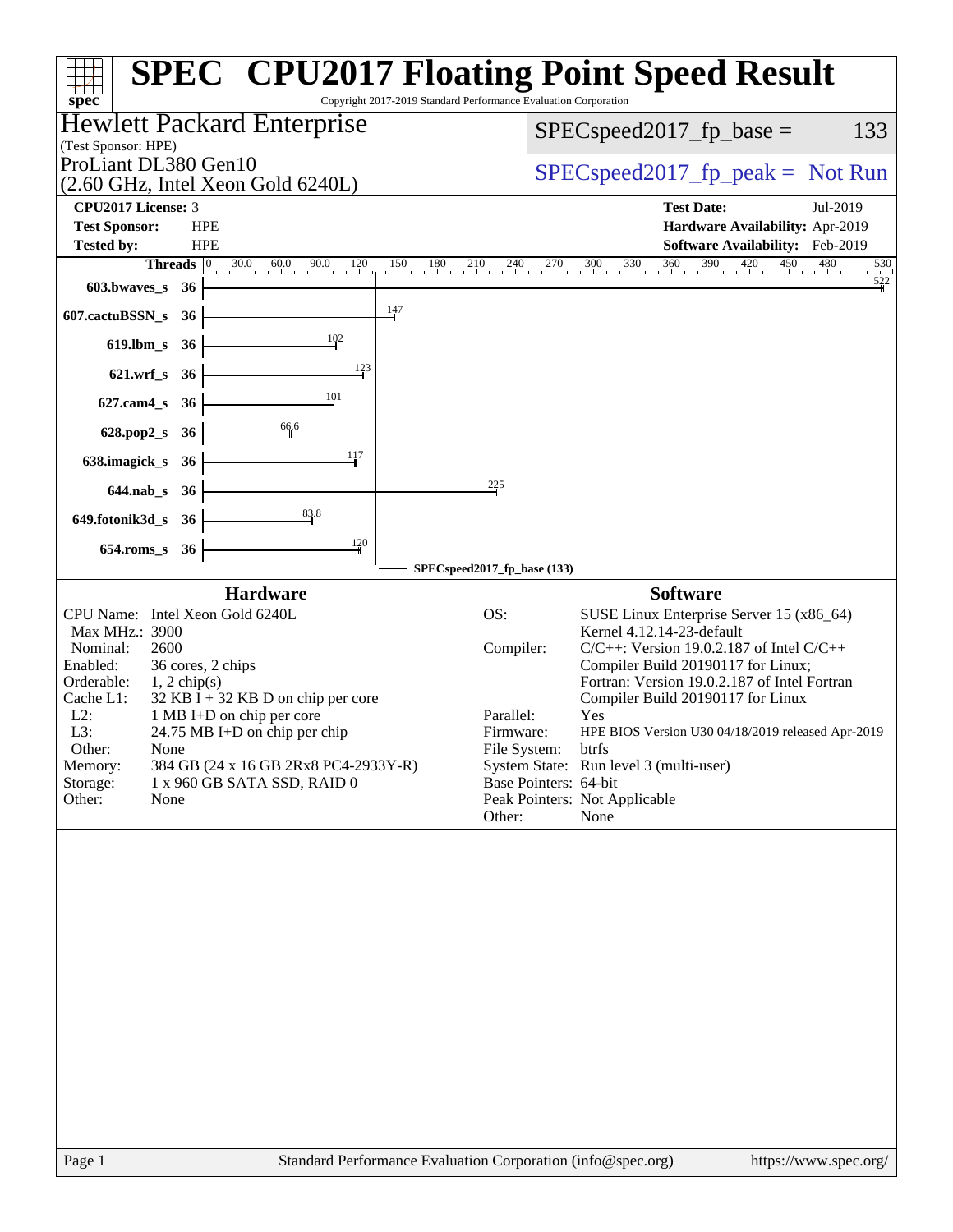# **[SPEC CPU2017 Floating Point Speed Result](http://www.spec.org/auto/cpu2017/Docs/result-fields.html#SPECCPU2017FloatingPointSpeedResult)**

Copyright 2017-2019 Standard Performance Evaluation Corporation

## Hewlett Packard Enterprise

#### (Test Sponsor: HPE)

(2.60 GHz, Intel Xeon Gold 6240L)

 $SPEC speed2017_fp\_base = 133$ 

## ProLiant DL380 Gen10  $SPEC speed2017$  fp\_peak = Not Run

**[spec](http://www.spec.org/)**

**[CPU2017 License:](http://www.spec.org/auto/cpu2017/Docs/result-fields.html#CPU2017License)** 3 **[Test Date:](http://www.spec.org/auto/cpu2017/Docs/result-fields.html#TestDate)** Jul-2019 **[Test Sponsor:](http://www.spec.org/auto/cpu2017/Docs/result-fields.html#TestSponsor)** HPE **[Hardware Availability:](http://www.spec.org/auto/cpu2017/Docs/result-fields.html#HardwareAvailability)** Apr-2019 **[Tested by:](http://www.spec.org/auto/cpu2017/Docs/result-fields.html#Testedby)** HPE **[Software Availability:](http://www.spec.org/auto/cpu2017/Docs/result-fields.html#SoftwareAvailability)** Feb-2019

### **[Results Table](http://www.spec.org/auto/cpu2017/Docs/result-fields.html#ResultsTable)**

|                            | <b>Base</b>                |                |                |                |            | <b>Peak</b>    |            |                |                |              |                |              |                |              |
|----------------------------|----------------------------|----------------|----------------|----------------|------------|----------------|------------|----------------|----------------|--------------|----------------|--------------|----------------|--------------|
| <b>Benchmark</b>           | <b>Threads</b>             | <b>Seconds</b> | Ratio          | <b>Seconds</b> | Ratio      | <b>Seconds</b> | Ratio      | <b>Threads</b> | <b>Seconds</b> | <b>Ratio</b> | <b>Seconds</b> | <b>Ratio</b> | <b>Seconds</b> | <b>Ratio</b> |
| $603.bwaves$ s             | 36                         | 113            | 523            | 113            | 522        | 113            | 521        |                |                |              |                |              |                |              |
| 607.cactuBSSN s            | 36                         | 113            | 147            | 113            | 147        | <b>113</b>     | 147        |                |                |              |                |              |                |              |
| $619.$ lbm_s               | 36                         | 52.3           | 100            | 51.3           | 102        | 51.6           | 102        |                |                |              |                |              |                |              |
| $621$ .wrf s               | 36                         | 107            | 123            | 108            | 122        | 108            | 123        |                |                |              |                |              |                |              |
| $627$ .cam $4 \text{ s}$   | 36                         | 88.1           | 101            | 88.2           | <u>101</u> | 88.5           | 100        |                |                |              |                |              |                |              |
| $628.pop2_s$               | 36                         | 179            | 66.3           | 178            | 66.6       | 176            | 67.4       |                |                |              |                |              |                |              |
| 638.imagick_s              | 36                         | 123            | 117            | 123            | 117        | 124            | 116        |                |                |              |                |              |                |              |
| $644$ .nab s               | 36                         | 77.6           | 225            | 77.5           | 225        | 77.6           | 225        |                |                |              |                |              |                |              |
| 649.fotonik3d s            | 36                         | <u>109</u>     | 83.8           | 110            | 83.2       | 109            | 83.8       |                |                |              |                |              |                |              |
| $654$ .roms s              | 36                         | 130            | 121            | 132            | 120        | <u>131</u>     | <b>120</b> |                |                |              |                |              |                |              |
|                            | $SPEC speed2017$ fp base = |                | 133            |                |            |                |            |                |                |              |                |              |                |              |
| $SPECspeed2017_fp\_peak =$ |                            |                | <b>Not Run</b> |                |            |                |            |                |                |              |                |              |                |              |

Results appear in the [order in which they were run.](http://www.spec.org/auto/cpu2017/Docs/result-fields.html#RunOrder) Bold underlined text [indicates a median measurement](http://www.spec.org/auto/cpu2017/Docs/result-fields.html#Median).

#### **[Operating System Notes](http://www.spec.org/auto/cpu2017/Docs/result-fields.html#OperatingSystemNotes)**

 Stack size set to unlimited using "ulimit -s unlimited" Transparent Huge Pages enabled by default Prior to runcpu invocation Filesystem page cache synced and cleared with: sync; echo 3> /proc/sys/vm/drop\_caches

#### **[General Notes](http://www.spec.org/auto/cpu2017/Docs/result-fields.html#GeneralNotes)**

Environment variables set by runcpu before the start of the run:  $KMP$  AFFINITY = "granularity=fine, compact" LD\_LIBRARY\_PATH = "/home/cpu2017\_fpspeed/lib/ia32:/home/cpu2017\_fpspeed/lib/intel64" OMP\_STACKSIZE = "192M"

 Binaries compiled on a system with 1x Intel Core i9-7900X CPU + 32GB RAM memory using Redhat Enterprise Linux 7.5 NA: The test sponsor attests, as of date of publication, that CVE-2017-5754 (Meltdown) is mitigated in the system as tested and documented. Yes: The test sponsor attests, as of date of publication, that CVE-2017-5753 (Spectre variant 1) is mitigated in the system as tested and documented. Yes: The test sponsor attests, as of date of publication, that CVE-2017-5715 (Spectre variant 2) is mitigated in the system as tested and documented.

### **[Platform Notes](http://www.spec.org/auto/cpu2017/Docs/result-fields.html#PlatformNotes)**

BIOS Configuration: Hyper-Threading set to Disabled Thermal Configuration set to Maximum Cooling

**(Continued on next page)**

Page 2 Standard Performance Evaluation Corporation [\(info@spec.org\)](mailto:info@spec.org) <https://www.spec.org/>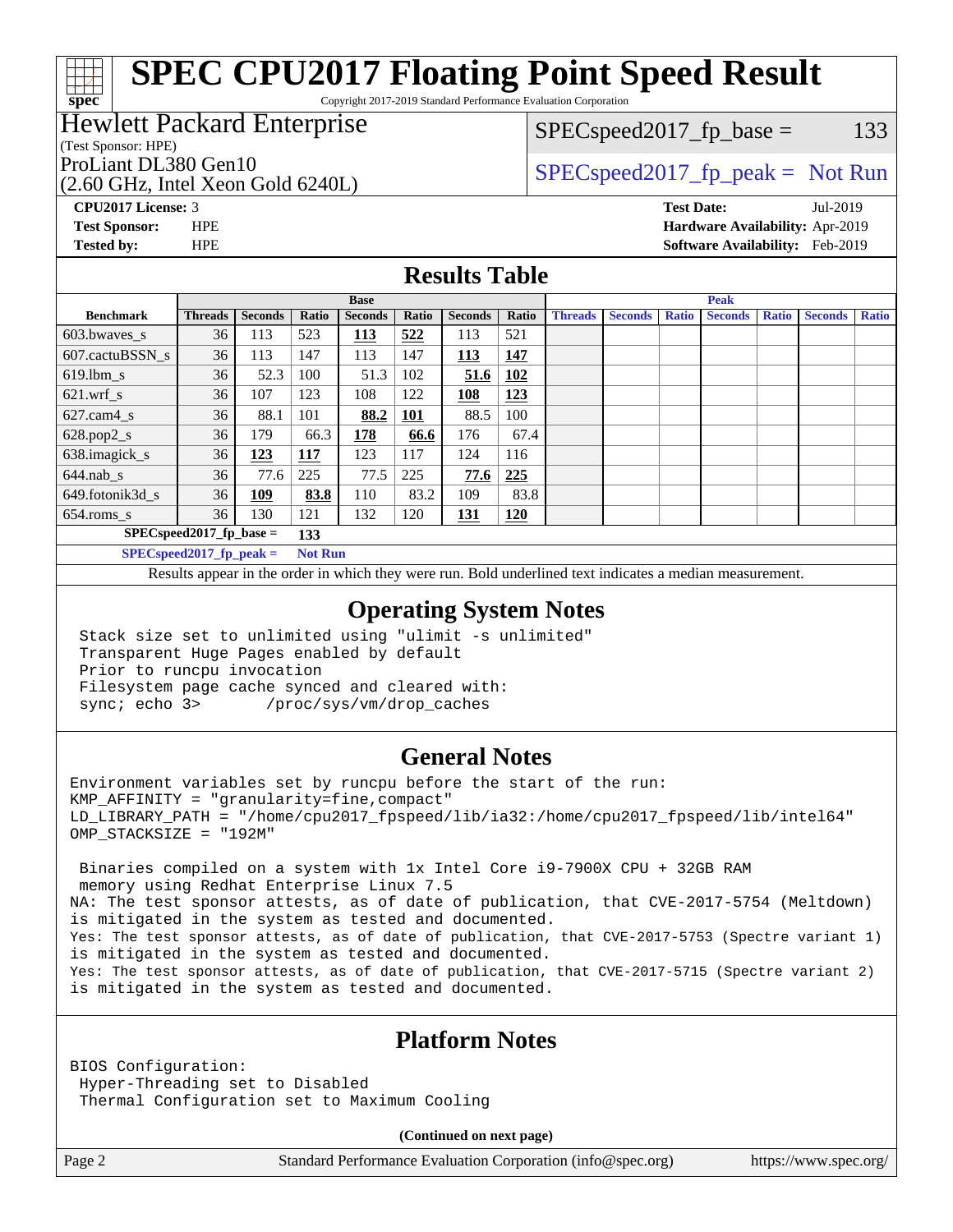# **[SPEC CPU2017 Floating Point Speed Result](http://www.spec.org/auto/cpu2017/Docs/result-fields.html#SPECCPU2017FloatingPointSpeedResult)**

Copyright 2017-2019 Standard Performance Evaluation Corporation

## Hewlett Packard Enterprise

 $SPEC speed2017_fp\_base = 133$ 

# (Test Sponsor: HPE)

(2.60 GHz, Intel Xeon Gold 6240L)

ProLiant DL380 Gen10  $SPEC speed2017$  [p\_peak = Not Run

**[spec](http://www.spec.org/)**

**[CPU2017 License:](http://www.spec.org/auto/cpu2017/Docs/result-fields.html#CPU2017License)** 3 **[Test Date:](http://www.spec.org/auto/cpu2017/Docs/result-fields.html#TestDate)** Jul-2019 **[Test Sponsor:](http://www.spec.org/auto/cpu2017/Docs/result-fields.html#TestSponsor)** HPE **[Hardware Availability:](http://www.spec.org/auto/cpu2017/Docs/result-fields.html#HardwareAvailability)** Apr-2019 **[Tested by:](http://www.spec.org/auto/cpu2017/Docs/result-fields.html#Testedby)** HPE **[Software Availability:](http://www.spec.org/auto/cpu2017/Docs/result-fields.html#SoftwareAvailability)** Feb-2019

#### **[Platform Notes \(Continued\)](http://www.spec.org/auto/cpu2017/Docs/result-fields.html#PlatformNotes)**

Page 3 Standard Performance Evaluation Corporation [\(info@spec.org\)](mailto:info@spec.org) <https://www.spec.org/> Memory Patrol Scrubbing set to Disabled LLC Prefetch set to Enabled LLC Dead Line Allocation set to Disabled Enhanced Processor Performance set to Enabled Workload Profile set to General Peak Frequency Compute Energy/Performance Bias set to Balanced Power Workload Profile set to Custom Numa Group Size Optimization set to Flat Sysinfo program /home/cpu2017\_fpspeed/bin/sysinfo Rev: r5974 of 2018-05-19 9bcde8f2999c33d61f64985e45859ea9 running on linux-ta8j Mon Jul 22 14:44:16 2019 SUT (System Under Test) info as seen by some common utilities. For more information on this section, see <https://www.spec.org/cpu2017/Docs/config.html#sysinfo> From /proc/cpuinfo model name : Intel(R) Xeon(R) Gold 6240L CPU @ 2.60GHz 2 "physical id"s (chips) 36 "processors" cores, siblings (Caution: counting these is hw and system dependent. The following excerpts from /proc/cpuinfo might not be reliable. Use with caution.) cpu cores : 18 siblings : 18 physical 0: cores 0 1 2 3 4 8 9 10 11 16 17 18 19 20 24 25 26 27 physical 1: cores 0 1 2 3 4 8 9 10 11 16 17 18 19 20 24 25 26 27 From lscpu: Architecture: x86\_64 CPU op-mode(s): 32-bit, 64-bit Byte Order: Little Endian CPU(s): 36 On-line CPU(s) list: 0-35 Thread(s) per core: 1 Core(s) per socket: 18 Socket(s): 2 NUMA node(s): 2 Vendor ID: GenuineIntel CPU family: 6 Model: 85 Model name: Intel(R) Xeon(R) Gold 6240L CPU @ 2.60GHz Stepping: CPU MHz: 2600.000 BogoMIPS: 5200.00 Virtualization: VT-x L1d cache: 32K L1i cache: 32K **(Continued on next page)**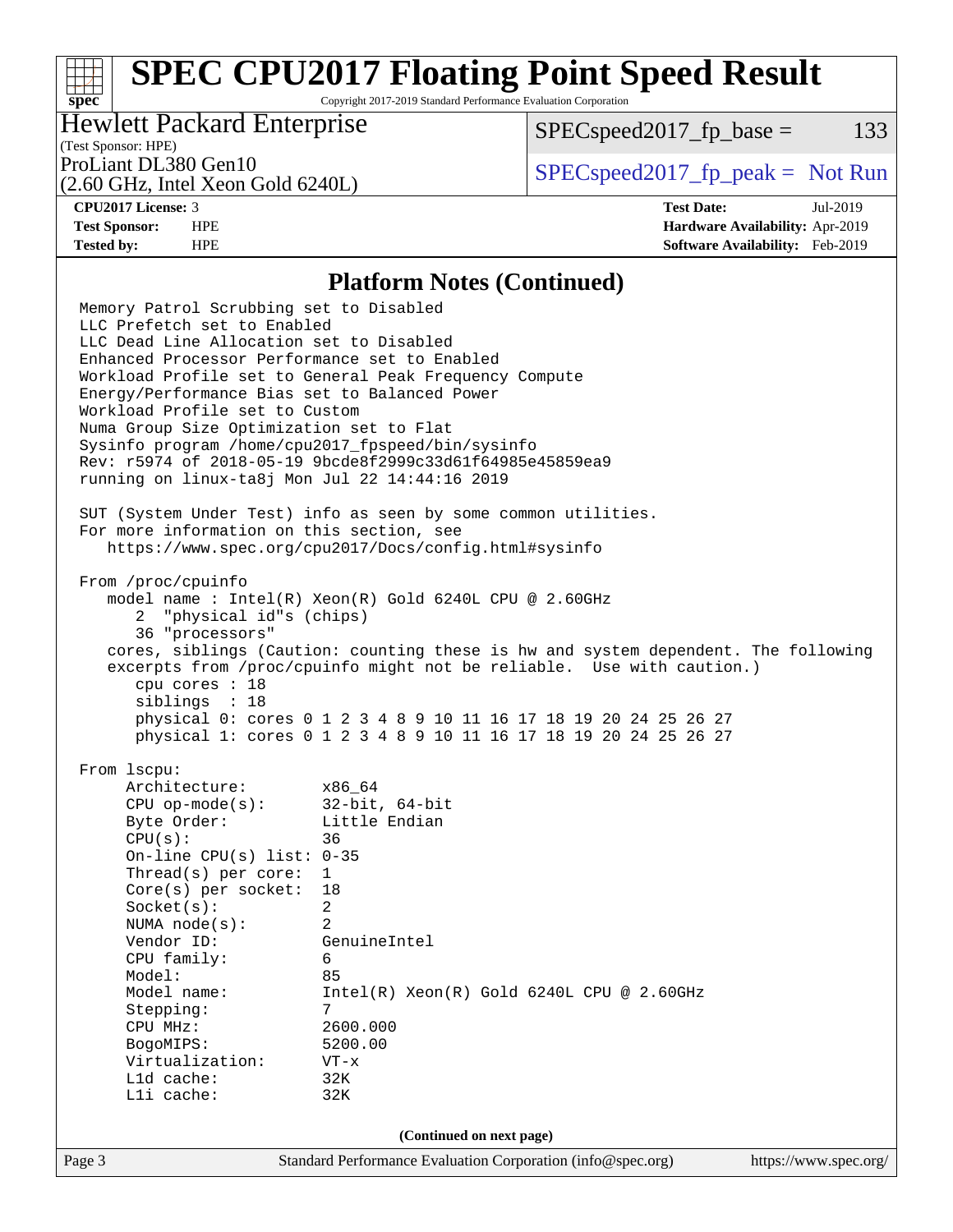#### Page 4 Standard Performance Evaluation Corporation [\(info@spec.org\)](mailto:info@spec.org) <https://www.spec.org/> **[spec](http://www.spec.org/) [SPEC CPU2017 Floating Point Speed Result](http://www.spec.org/auto/cpu2017/Docs/result-fields.html#SPECCPU2017FloatingPointSpeedResult)** Copyright 2017-2019 Standard Performance Evaluation Corporation (Test Sponsor: HPE) Hewlett Packard Enterprise (2.60 GHz, Intel Xeon Gold 6240L) ProLiant DL380 Gen10  $SPEC speed2017$  [p\_peak = Not Run  $SPEC speed2017_fp\_base = 133$ **[CPU2017 License:](http://www.spec.org/auto/cpu2017/Docs/result-fields.html#CPU2017License)** 3 **[Test Date:](http://www.spec.org/auto/cpu2017/Docs/result-fields.html#TestDate)** Jul-2019 **[Test Sponsor:](http://www.spec.org/auto/cpu2017/Docs/result-fields.html#TestSponsor)** HPE **[Hardware Availability:](http://www.spec.org/auto/cpu2017/Docs/result-fields.html#HardwareAvailability)** Apr-2019 **[Tested by:](http://www.spec.org/auto/cpu2017/Docs/result-fields.html#Testedby)** HPE **[Software Availability:](http://www.spec.org/auto/cpu2017/Docs/result-fields.html#SoftwareAvailability)** Feb-2019 **[Platform Notes \(Continued\)](http://www.spec.org/auto/cpu2017/Docs/result-fields.html#PlatformNotes)** L2 cache: 1024K L3 cache: 25344K NUMA node0 CPU(s): 0-17 NUMA node1 CPU(s): 18-35 Flags: fpu vme de pse tsc msr pae mce cx8 apic sep mtrr pge mca cmov pat pse36 clflush dts acpi mmx fxsr sse sse2 ss ht tm pbe syscall nx pdpe1gb rdtscp lm constant\_tsc art arch\_perfmon pebs bts rep\_good nopl xtopology nonstop\_tsc cpuid aperfmperf tsc\_known\_freq pni pclmulqdq dtes64 monitor ds\_cpl vmx smx est tm2 ssse3 sdbg fma cx16 xtpr pdcm pcid dca sse4\_1 sse4\_2 x2apic movbe popcnt tsc\_deadline\_timer aes xsave avx f16c rdrand lahf\_lm abm 3dnowprefetch cpuid\_fault epb cat\_l3 cdp\_l3 invpcid\_single intel\_ppin mba tpr\_shadow vnmi flexpriority ept vpid fsgsbase tsc\_adjust bmi1 hle avx2 smep bmi2 erms invpcid rtm cqm mpx rdt\_a avx512f avx512dq rdseed adx smap clflushopt clwb intel\_pt avx512cd avx512bw avx512vl xsaveopt xsavec xgetbv1 xsaves cqm\_llc cqm\_occup\_llc cqm\_mbm\_total cqm\_mbm\_local ibpb ibrs stibp dtherm ida arat pln pts pku ospke avx512\_vnni arch\_capabilities ssbd /proc/cpuinfo cache data cache size : 25344 KB From numactl --hardware WARNING: a numactl 'node' might or might not correspond to a physical chip. available: 2 nodes (0-1) node 0 cpus: 0 1 2 3 4 5 6 7 8 9 10 11 12 13 14 15 16 17 node 0 size: 193017 MB node 0 free: 189328 MB node 1 cpus: 18 19 20 21 22 23 24 25 26 27 28 29 30 31 32 33 34 35 node 1 size: 193334 MB node 1 free: 190503 MB node distances: node 0 1 0: 10 21 1: 21 10 From /proc/meminfo MemTotal: 395623984 kB HugePages\_Total: 0 Hugepagesize: 2048 kB /usr/bin/lsb\_release -d SUSE Linux Enterprise Server 15 From /etc/\*release\* /etc/\*version\* os-release: NAME="SLES" VERSION="15" VERSION\_ID="15" PRETTY\_NAME="SUSE Linux Enterprise Server 15" **(Continued on next page)**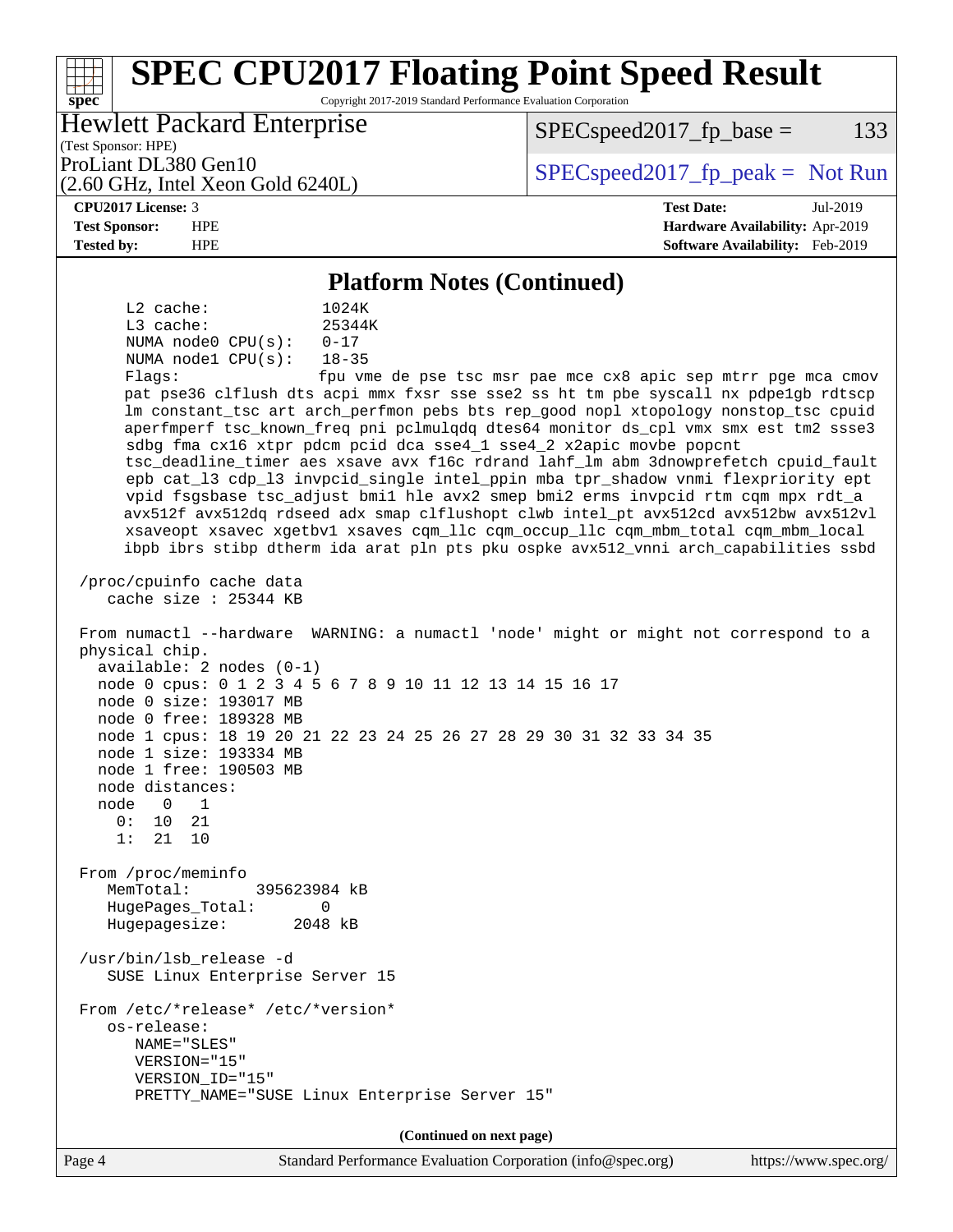#### **[spec](http://www.spec.org/) [SPEC CPU2017 Floating Point Speed Result](http://www.spec.org/auto/cpu2017/Docs/result-fields.html#SPECCPU2017FloatingPointSpeedResult)** Copyright 2017-2019 Standard Performance Evaluation Corporation

## Hewlett Packard Enterprise

(2.60 GHz, Intel Xeon Gold 6240L)

 $SPEC speed2017_fp\_base = 133$ 

(Test Sponsor: HPE)

ProLiant DL380 Gen10  $SPEC speed2017$  fp\_peak = Not Run

**[CPU2017 License:](http://www.spec.org/auto/cpu2017/Docs/result-fields.html#CPU2017License)** 3 **[Test Date:](http://www.spec.org/auto/cpu2017/Docs/result-fields.html#TestDate)** Jul-2019 **[Test Sponsor:](http://www.spec.org/auto/cpu2017/Docs/result-fields.html#TestSponsor)** HPE **[Hardware Availability:](http://www.spec.org/auto/cpu2017/Docs/result-fields.html#HardwareAvailability)** Apr-2019 **[Tested by:](http://www.spec.org/auto/cpu2017/Docs/result-fields.html#Testedby)** HPE **[Software Availability:](http://www.spec.org/auto/cpu2017/Docs/result-fields.html#SoftwareAvailability)** Feb-2019

#### **[Platform Notes \(Continued\)](http://www.spec.org/auto/cpu2017/Docs/result-fields.html#PlatformNotes)**

 ID="sles" ID\_LIKE="suse" ANSI\_COLOR="0;32" CPE\_NAME="cpe:/o:suse:sles:15"

uname -a:

 Linux linux-ta8j 4.12.14-23-default #1 SMP Tue May 29 21:04:44 UTC 2018 (cd0437b) x86\_64 x86\_64 x86\_64 GNU/Linux

Kernel self-reported vulnerability status:

 CVE-2017-5754 (Meltdown): Not affected CVE-2017-5753 (Spectre variant 1): Mitigation: \_\_user pointer sanitization CVE-2017-5715 (Spectre variant 2): Mitigation: Indirect Branch Restricted Speculation, IBPB, IBRS\_FW

run-level 3 Jul 22 12:21

 SPEC is set to: /home/cpu2017\_fpspeed Filesystem Type Size Used Avail Use% Mounted on /dev/sdb1 btrfs 895G 59G 835G 7% /home

 Additional information from dmidecode follows. WARNING: Use caution when you interpret this section. The 'dmidecode' program reads system data which is "intended to allow hardware to be accurately determined", but the intent may not be met, as there are frequent changes to hardware, firmware, and the "DMTF SMBIOS" standard. BIOS HPE U30 04/18/2019 Memory:

24x UNKNOWN NOT AVAILABLE 16 GB 2 rank 2933

(End of data from sysinfo program)

#### **[Compiler Version Notes](http://www.spec.org/auto/cpu2017/Docs/result-fields.html#CompilerVersionNotes)**

| CC 619.1bm s(base) 638.imagick s(base) 644.nab s(base)                                                                                                                                                                                                                                                                                                                                                                                                    |  |  |
|-----------------------------------------------------------------------------------------------------------------------------------------------------------------------------------------------------------------------------------------------------------------------------------------------------------------------------------------------------------------------------------------------------------------------------------------------------------|--|--|
| Intel(R) C Intel(R) 64 Compiler for applications running on Intel(R) 64,<br>Version 19.0.2.187 Build 20190117<br>Copyright (C) 1985-2019 Intel Corporation. All rights reserved.                                                                                                                                                                                                                                                                          |  |  |
|                                                                                                                                                                                                                                                                                                                                                                                                                                                           |  |  |
|                                                                                                                                                                                                                                                                                                                                                                                                                                                           |  |  |
| FC 607.cactuBSSN s(base)                                                                                                                                                                                                                                                                                                                                                                                                                                  |  |  |
| Intel(R) C++ Intel(R) 64 Compiler for applications running on Intel(R) 64,                                                                                                                                                                                                                                                                                                                                                                                |  |  |
|                                                                                                                                                                                                                                                                                                                                                                                                                                                           |  |  |
| (Continued on next page)                                                                                                                                                                                                                                                                                                                                                                                                                                  |  |  |
| $\alpha$ , $\alpha$ , $\alpha$ , $\alpha$ , $\alpha$ , $\alpha$ , $\alpha$ , $\alpha$ , $\alpha$ , $\alpha$ , $\alpha$ , $\alpha$ , $\alpha$ , $\alpha$ , $\alpha$ , $\alpha$ , $\alpha$ , $\alpha$ , $\alpha$ , $\alpha$ , $\alpha$ , $\alpha$ , $\alpha$ , $\alpha$ , $\alpha$ , $\alpha$ , $\alpha$ , $\alpha$ , $\alpha$ , $\alpha$ , $\alpha$ , $\alpha$ , $\alpha$ , $\alpha$ , $\alpha$ , $\alpha$ , $\alpha$ ,<br>$\blacksquare$ . $\blacksquare$ |  |  |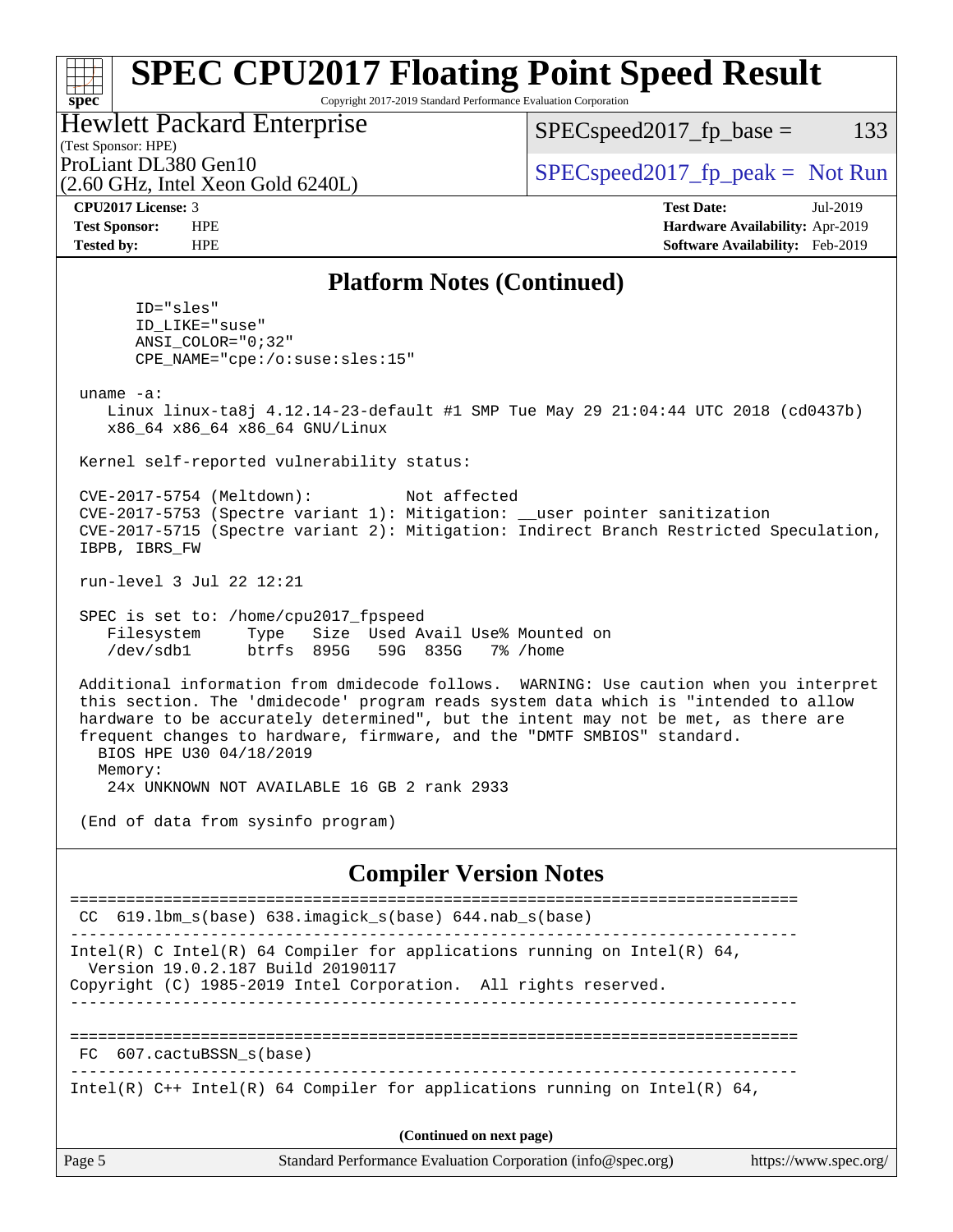## **[spec](http://www.spec.org/) [SPEC CPU2017 Floating Point Speed Result](http://www.spec.org/auto/cpu2017/Docs/result-fields.html#SPECCPU2017FloatingPointSpeedResult)**

Copyright 2017-2019 Standard Performance Evaluation Corporation

## Hewlett Packard Enterprise

 $SPECspeed2017_fp\_base = 133$ 

(Test Sponsor: HPE)

(2.60 GHz, Intel Xeon Gold 6240L)

ProLiant DL380 Gen10<br>  $\begin{array}{c|c}\n\text{SPEC speed2017\_fp\_peak} = \text{Not Run} \\
\hline\n\end{array}$ 

**[CPU2017 License:](http://www.spec.org/auto/cpu2017/Docs/result-fields.html#CPU2017License)** 3 **[Test Date:](http://www.spec.org/auto/cpu2017/Docs/result-fields.html#TestDate)** Jul-2019 **[Test Sponsor:](http://www.spec.org/auto/cpu2017/Docs/result-fields.html#TestSponsor)** HPE **[Hardware Availability:](http://www.spec.org/auto/cpu2017/Docs/result-fields.html#HardwareAvailability)** Apr-2019 **[Tested by:](http://www.spec.org/auto/cpu2017/Docs/result-fields.html#Testedby)** HPE **[Software Availability:](http://www.spec.org/auto/cpu2017/Docs/result-fields.html#SoftwareAvailability)** Feb-2019

#### **[Compiler Version Notes \(Continued\)](http://www.spec.org/auto/cpu2017/Docs/result-fields.html#CompilerVersionNotes)**

| Version 19.0.2.187 Build 20190117<br>Copyright (C) 1985-2019 Intel Corporation. All rights reserved.<br>Intel(R) C Intel(R) 64 Compiler for applications running on Intel(R) 64,<br>Version 19.0.2.187 Build 20190117<br>Copyright (C) 1985-2019 Intel Corporation. All rights reserved.<br>Intel(R) Fortran Intel(R) 64 Compiler for applications running on Intel(R)<br>64, Version 19.0.2.187 Build 20190117<br>Copyright (C) 1985-2019 Intel Corporation. All rights reserved. |  |  |  |
|------------------------------------------------------------------------------------------------------------------------------------------------------------------------------------------------------------------------------------------------------------------------------------------------------------------------------------------------------------------------------------------------------------------------------------------------------------------------------------|--|--|--|
| $FC$ 603.bwaves_s(base) 649.fotonik3d_s(base) 654.roms_s(base)                                                                                                                                                                                                                                                                                                                                                                                                                     |  |  |  |
| $Intel(R)$ Fortran Intel(R) 64 Compiler for applications running on Intel(R)<br>64, Version 19.0.2.187 Build 20190117<br>Copyright (C) 1985-2019 Intel Corporation. All rights reserved.                                                                                                                                                                                                                                                                                           |  |  |  |
| CC $621.wrf$ s(base) $627.cam4$ s(base) $628.pop2$ s(base)                                                                                                                                                                                                                                                                                                                                                                                                                         |  |  |  |
| $Intel(R)$ Fortran Intel(R) 64 Compiler for applications running on Intel(R)<br>64, Version 19.0.2.187 Build 20190117<br>Copyright (C) 1985-2019 Intel Corporation. All rights reserved.<br>Intel(R) C Intel(R) 64 Compiler for applications running on Intel(R) 64,<br>Version 19.0.2.187 Build 20190117<br>Copyright (C) 1985-2019 Intel Corporation. All rights reserved.                                                                                                       |  |  |  |

## **[Base Compiler Invocation](http://www.spec.org/auto/cpu2017/Docs/result-fields.html#BaseCompilerInvocation)**

[C benchmarks](http://www.spec.org/auto/cpu2017/Docs/result-fields.html#Cbenchmarks): [icc -m64 -std=c11](http://www.spec.org/cpu2017/results/res2019q3/cpu2017-20190805-16559.flags.html#user_CCbase_intel_icc_64bit_c11_33ee0cdaae7deeeab2a9725423ba97205ce30f63b9926c2519791662299b76a0318f32ddfffdc46587804de3178b4f9328c46fa7c2b0cd779d7a61945c91cd35)

[Fortran benchmarks](http://www.spec.org/auto/cpu2017/Docs/result-fields.html#Fortranbenchmarks): [ifort -m64](http://www.spec.org/cpu2017/results/res2019q3/cpu2017-20190805-16559.flags.html#user_FCbase_intel_ifort_64bit_24f2bb282fbaeffd6157abe4f878425411749daecae9a33200eee2bee2fe76f3b89351d69a8130dd5949958ce389cf37ff59a95e7a40d588e8d3a57e0c3fd751)

[Benchmarks using both Fortran and C](http://www.spec.org/auto/cpu2017/Docs/result-fields.html#BenchmarksusingbothFortranandC): [ifort -m64](http://www.spec.org/cpu2017/results/res2019q3/cpu2017-20190805-16559.flags.html#user_CC_FCbase_intel_ifort_64bit_24f2bb282fbaeffd6157abe4f878425411749daecae9a33200eee2bee2fe76f3b89351d69a8130dd5949958ce389cf37ff59a95e7a40d588e8d3a57e0c3fd751) [icc -m64 -std=c11](http://www.spec.org/cpu2017/results/res2019q3/cpu2017-20190805-16559.flags.html#user_CC_FCbase_intel_icc_64bit_c11_33ee0cdaae7deeeab2a9725423ba97205ce30f63b9926c2519791662299b76a0318f32ddfffdc46587804de3178b4f9328c46fa7c2b0cd779d7a61945c91cd35)

[Benchmarks using Fortran, C, and C++:](http://www.spec.org/auto/cpu2017/Docs/result-fields.html#BenchmarksusingFortranCandCXX) [icpc -m64](http://www.spec.org/cpu2017/results/res2019q3/cpu2017-20190805-16559.flags.html#user_CC_CXX_FCbase_intel_icpc_64bit_4ecb2543ae3f1412ef961e0650ca070fec7b7afdcd6ed48761b84423119d1bf6bdf5cad15b44d48e7256388bc77273b966e5eb805aefd121eb22e9299b2ec9d9) [icc -m64 -std=c11](http://www.spec.org/cpu2017/results/res2019q3/cpu2017-20190805-16559.flags.html#user_CC_CXX_FCbase_intel_icc_64bit_c11_33ee0cdaae7deeeab2a9725423ba97205ce30f63b9926c2519791662299b76a0318f32ddfffdc46587804de3178b4f9328c46fa7c2b0cd779d7a61945c91cd35) [ifort -m64](http://www.spec.org/cpu2017/results/res2019q3/cpu2017-20190805-16559.flags.html#user_CC_CXX_FCbase_intel_ifort_64bit_24f2bb282fbaeffd6157abe4f878425411749daecae9a33200eee2bee2fe76f3b89351d69a8130dd5949958ce389cf37ff59a95e7a40d588e8d3a57e0c3fd751)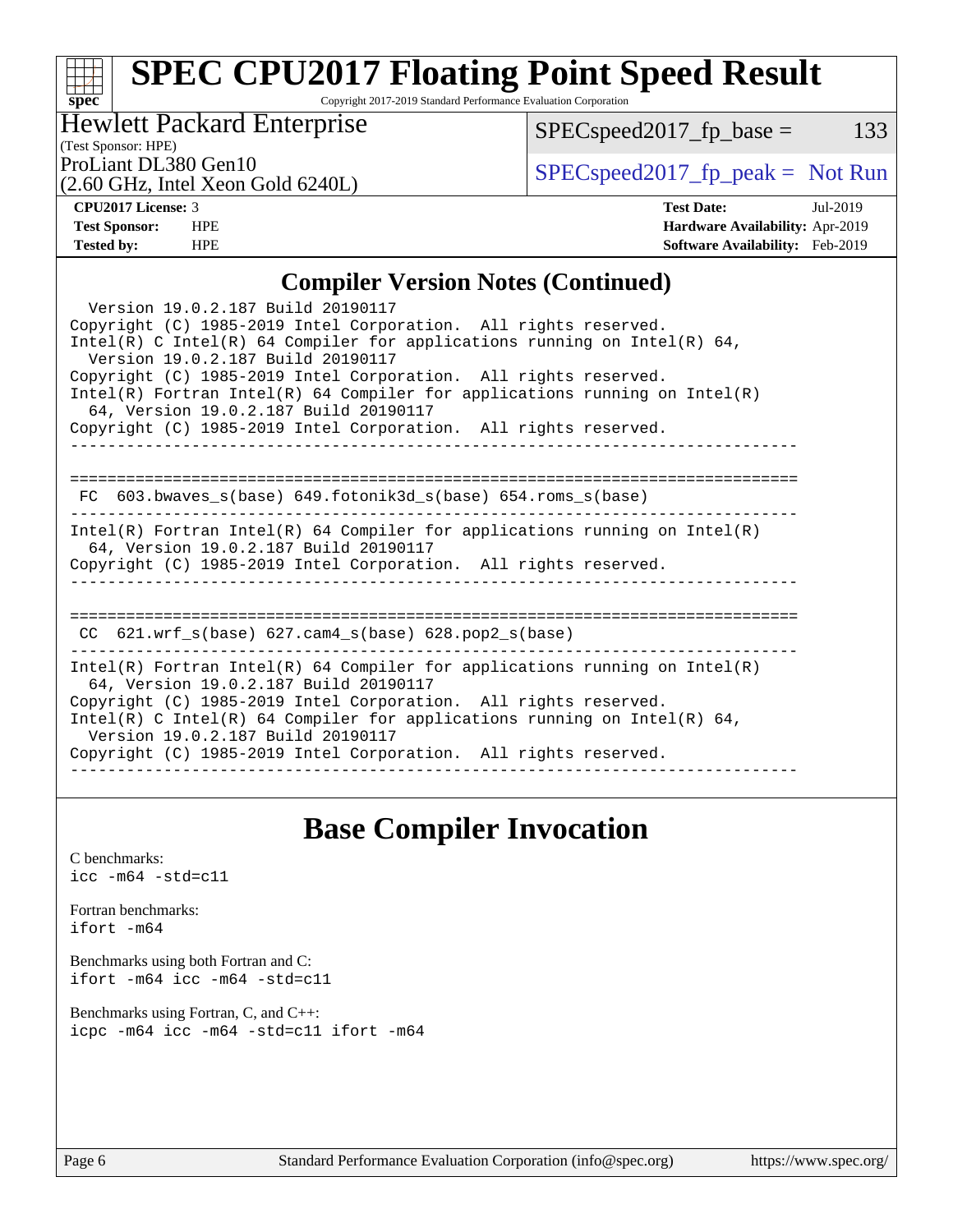# **[SPEC CPU2017 Floating Point Speed Result](http://www.spec.org/auto/cpu2017/Docs/result-fields.html#SPECCPU2017FloatingPointSpeedResult)**

Copyright 2017-2019 Standard Performance Evaluation Corporation

## Hewlett Packard Enterprise

 $SPEC speed2017_fp\_base = 133$ 

## (Test Sponsor: HPE)

(2.60 GHz, Intel Xeon Gold 6240L)

ProLiant DL380 Gen10  $SPEC speed2017$  [p\_peak = Not Run

**[spec](http://www.spec.org/)**

**[CPU2017 License:](http://www.spec.org/auto/cpu2017/Docs/result-fields.html#CPU2017License)** 3 **[Test Date:](http://www.spec.org/auto/cpu2017/Docs/result-fields.html#TestDate)** Jul-2019 **[Test Sponsor:](http://www.spec.org/auto/cpu2017/Docs/result-fields.html#TestSponsor)** HPE **[Hardware Availability:](http://www.spec.org/auto/cpu2017/Docs/result-fields.html#HardwareAvailability)** Apr-2019 **[Tested by:](http://www.spec.org/auto/cpu2017/Docs/result-fields.html#Testedby)** HPE **[Software Availability:](http://www.spec.org/auto/cpu2017/Docs/result-fields.html#SoftwareAvailability)** Feb-2019

## **[Base Portability Flags](http://www.spec.org/auto/cpu2017/Docs/result-fields.html#BasePortabilityFlags)**

 603.bwaves\_s: [-DSPEC\\_LP64](http://www.spec.org/cpu2017/results/res2019q3/cpu2017-20190805-16559.flags.html#suite_basePORTABILITY603_bwaves_s_DSPEC_LP64) 607.cactuBSSN\_s: [-DSPEC\\_LP64](http://www.spec.org/cpu2017/results/res2019q3/cpu2017-20190805-16559.flags.html#suite_basePORTABILITY607_cactuBSSN_s_DSPEC_LP64) 619.lbm\_s: [-DSPEC\\_LP64](http://www.spec.org/cpu2017/results/res2019q3/cpu2017-20190805-16559.flags.html#suite_basePORTABILITY619_lbm_s_DSPEC_LP64) 621.wrf\_s: [-DSPEC\\_LP64](http://www.spec.org/cpu2017/results/res2019q3/cpu2017-20190805-16559.flags.html#suite_basePORTABILITY621_wrf_s_DSPEC_LP64) [-DSPEC\\_CASE\\_FLAG](http://www.spec.org/cpu2017/results/res2019q3/cpu2017-20190805-16559.flags.html#b621.wrf_s_baseCPORTABILITY_DSPEC_CASE_FLAG) [-convert big\\_endian](http://www.spec.org/cpu2017/results/res2019q3/cpu2017-20190805-16559.flags.html#user_baseFPORTABILITY621_wrf_s_convert_big_endian_c3194028bc08c63ac5d04de18c48ce6d347e4e562e8892b8bdbdc0214820426deb8554edfa529a3fb25a586e65a3d812c835984020483e7e73212c4d31a38223) 627.cam4\_s: [-DSPEC\\_LP64](http://www.spec.org/cpu2017/results/res2019q3/cpu2017-20190805-16559.flags.html#suite_basePORTABILITY627_cam4_s_DSPEC_LP64) [-DSPEC\\_CASE\\_FLAG](http://www.spec.org/cpu2017/results/res2019q3/cpu2017-20190805-16559.flags.html#b627.cam4_s_baseCPORTABILITY_DSPEC_CASE_FLAG) 628.pop2\_s: [-DSPEC\\_LP64](http://www.spec.org/cpu2017/results/res2019q3/cpu2017-20190805-16559.flags.html#suite_basePORTABILITY628_pop2_s_DSPEC_LP64) [-DSPEC\\_CASE\\_FLAG](http://www.spec.org/cpu2017/results/res2019q3/cpu2017-20190805-16559.flags.html#b628.pop2_s_baseCPORTABILITY_DSPEC_CASE_FLAG) [-convert big\\_endian](http://www.spec.org/cpu2017/results/res2019q3/cpu2017-20190805-16559.flags.html#user_baseFPORTABILITY628_pop2_s_convert_big_endian_c3194028bc08c63ac5d04de18c48ce6d347e4e562e8892b8bdbdc0214820426deb8554edfa529a3fb25a586e65a3d812c835984020483e7e73212c4d31a38223) [-assume byterecl](http://www.spec.org/cpu2017/results/res2019q3/cpu2017-20190805-16559.flags.html#user_baseFPORTABILITY628_pop2_s_assume_byterecl_7e47d18b9513cf18525430bbf0f2177aa9bf368bc7a059c09b2c06a34b53bd3447c950d3f8d6c70e3faf3a05c8557d66a5798b567902e8849adc142926523472) 638.imagick\_s: [-DSPEC\\_LP64](http://www.spec.org/cpu2017/results/res2019q3/cpu2017-20190805-16559.flags.html#suite_basePORTABILITY638_imagick_s_DSPEC_LP64) 644.nab\_s: [-DSPEC\\_LP64](http://www.spec.org/cpu2017/results/res2019q3/cpu2017-20190805-16559.flags.html#suite_basePORTABILITY644_nab_s_DSPEC_LP64) 649.fotonik3d\_s: [-DSPEC\\_LP64](http://www.spec.org/cpu2017/results/res2019q3/cpu2017-20190805-16559.flags.html#suite_basePORTABILITY649_fotonik3d_s_DSPEC_LP64) 654.roms\_s: [-DSPEC\\_LP64](http://www.spec.org/cpu2017/results/res2019q3/cpu2017-20190805-16559.flags.html#suite_basePORTABILITY654_roms_s_DSPEC_LP64)

# **[Base Optimization Flags](http://www.spec.org/auto/cpu2017/Docs/result-fields.html#BaseOptimizationFlags)**

#### [C benchmarks](http://www.spec.org/auto/cpu2017/Docs/result-fields.html#Cbenchmarks):

[-xCORE-AVX512](http://www.spec.org/cpu2017/results/res2019q3/cpu2017-20190805-16559.flags.html#user_CCbase_f-xCORE-AVX512) [-ipo](http://www.spec.org/cpu2017/results/res2019q3/cpu2017-20190805-16559.flags.html#user_CCbase_f-ipo) [-O3](http://www.spec.org/cpu2017/results/res2019q3/cpu2017-20190805-16559.flags.html#user_CCbase_f-O3) [-no-prec-div](http://www.spec.org/cpu2017/results/res2019q3/cpu2017-20190805-16559.flags.html#user_CCbase_f-no-prec-div) [-qopt-prefetch](http://www.spec.org/cpu2017/results/res2019q3/cpu2017-20190805-16559.flags.html#user_CCbase_f-qopt-prefetch)

[-ffinite-math-only](http://www.spec.org/cpu2017/results/res2019q3/cpu2017-20190805-16559.flags.html#user_CCbase_f_finite_math_only_cb91587bd2077682c4b38af759c288ed7c732db004271a9512da14a4f8007909a5f1427ecbf1a0fb78ff2a814402c6114ac565ca162485bbcae155b5e4258871) [-qopt-mem-layout-trans=4](http://www.spec.org/cpu2017/results/res2019q3/cpu2017-20190805-16559.flags.html#user_CCbase_f-qopt-mem-layout-trans_fa39e755916c150a61361b7846f310bcdf6f04e385ef281cadf3647acec3f0ae266d1a1d22d972a7087a248fd4e6ca390a3634700869573d231a252c784941a8) [-qopenmp](http://www.spec.org/cpu2017/results/res2019q3/cpu2017-20190805-16559.flags.html#user_CCbase_qopenmp_16be0c44f24f464004c6784a7acb94aca937f053568ce72f94b139a11c7c168634a55f6653758ddd83bcf7b8463e8028bb0b48b77bcddc6b78d5d95bb1df2967) [-DSPEC\\_OPENMP](http://www.spec.org/cpu2017/results/res2019q3/cpu2017-20190805-16559.flags.html#suite_CCbase_DSPEC_OPENMP) [-qopt-prefetch-issue-excl-hint](http://www.spec.org/cpu2017/results/res2019q3/cpu2017-20190805-16559.flags.html#user_CCbase_f-qopt-prefetch-issue-excl-hint) [-ansi-alias](http://www.spec.org/cpu2017/results/res2019q3/cpu2017-20190805-16559.flags.html#user_CCbase_f-ansi-alias) [-complex-limited-range](http://www.spec.org/cpu2017/results/res2019q3/cpu2017-20190805-16559.flags.html#user_CCbase_f-complex-limited-range)

#### [Fortran benchmarks](http://www.spec.org/auto/cpu2017/Docs/result-fields.html#Fortranbenchmarks):

[-DSPEC\\_OPENMP](http://www.spec.org/cpu2017/results/res2019q3/cpu2017-20190805-16559.flags.html#suite_FCbase_DSPEC_OPENMP) [-xCORE-AVX512](http://www.spec.org/cpu2017/results/res2019q3/cpu2017-20190805-16559.flags.html#user_FCbase_f-xCORE-AVX512) [-ipo](http://www.spec.org/cpu2017/results/res2019q3/cpu2017-20190805-16559.flags.html#user_FCbase_f-ipo) [-O3](http://www.spec.org/cpu2017/results/res2019q3/cpu2017-20190805-16559.flags.html#user_FCbase_f-O3) [-no-prec-div](http://www.spec.org/cpu2017/results/res2019q3/cpu2017-20190805-16559.flags.html#user_FCbase_f-no-prec-div) [-qopt-prefetch](http://www.spec.org/cpu2017/results/res2019q3/cpu2017-20190805-16559.flags.html#user_FCbase_f-qopt-prefetch) [-ffinite-math-only](http://www.spec.org/cpu2017/results/res2019q3/cpu2017-20190805-16559.flags.html#user_FCbase_f_finite_math_only_cb91587bd2077682c4b38af759c288ed7c732db004271a9512da14a4f8007909a5f1427ecbf1a0fb78ff2a814402c6114ac565ca162485bbcae155b5e4258871) [-qopt-mem-layout-trans=4](http://www.spec.org/cpu2017/results/res2019q3/cpu2017-20190805-16559.flags.html#user_FCbase_f-qopt-mem-layout-trans_fa39e755916c150a61361b7846f310bcdf6f04e385ef281cadf3647acec3f0ae266d1a1d22d972a7087a248fd4e6ca390a3634700869573d231a252c784941a8) [-qopenmp](http://www.spec.org/cpu2017/results/res2019q3/cpu2017-20190805-16559.flags.html#user_FCbase_qopenmp_16be0c44f24f464004c6784a7acb94aca937f053568ce72f94b139a11c7c168634a55f6653758ddd83bcf7b8463e8028bb0b48b77bcddc6b78d5d95bb1df2967) [-qopt-prefetch-issue-excl-hint](http://www.spec.org/cpu2017/results/res2019q3/cpu2017-20190805-16559.flags.html#user_FCbase_f-qopt-prefetch-issue-excl-hint) [-ansi-alias](http://www.spec.org/cpu2017/results/res2019q3/cpu2017-20190805-16559.flags.html#user_FCbase_f-ansi-alias) [-complex-limited-range](http://www.spec.org/cpu2017/results/res2019q3/cpu2017-20190805-16559.flags.html#user_FCbase_f-complex-limited-range) [-nostandard-realloc-lhs](http://www.spec.org/cpu2017/results/res2019q3/cpu2017-20190805-16559.flags.html#user_FCbase_f_2003_std_realloc_82b4557e90729c0f113870c07e44d33d6f5a304b4f63d4c15d2d0f1fab99f5daaed73bdb9275d9ae411527f28b936061aa8b9c8f2d63842963b95c9dd6426b8a)

[Benchmarks using both Fortran and C](http://www.spec.org/auto/cpu2017/Docs/result-fields.html#BenchmarksusingbothFortranandC):

[-xCORE-AVX512](http://www.spec.org/cpu2017/results/res2019q3/cpu2017-20190805-16559.flags.html#user_CC_FCbase_f-xCORE-AVX512) [-ipo](http://www.spec.org/cpu2017/results/res2019q3/cpu2017-20190805-16559.flags.html#user_CC_FCbase_f-ipo) [-O3](http://www.spec.org/cpu2017/results/res2019q3/cpu2017-20190805-16559.flags.html#user_CC_FCbase_f-O3) [-no-prec-div](http://www.spec.org/cpu2017/results/res2019q3/cpu2017-20190805-16559.flags.html#user_CC_FCbase_f-no-prec-div) [-qopt-prefetch](http://www.spec.org/cpu2017/results/res2019q3/cpu2017-20190805-16559.flags.html#user_CC_FCbase_f-qopt-prefetch) [-ffinite-math-only](http://www.spec.org/cpu2017/results/res2019q3/cpu2017-20190805-16559.flags.html#user_CC_FCbase_f_finite_math_only_cb91587bd2077682c4b38af759c288ed7c732db004271a9512da14a4f8007909a5f1427ecbf1a0fb78ff2a814402c6114ac565ca162485bbcae155b5e4258871) [-qopt-mem-layout-trans=4](http://www.spec.org/cpu2017/results/res2019q3/cpu2017-20190805-16559.flags.html#user_CC_FCbase_f-qopt-mem-layout-trans_fa39e755916c150a61361b7846f310bcdf6f04e385ef281cadf3647acec3f0ae266d1a1d22d972a7087a248fd4e6ca390a3634700869573d231a252c784941a8) [-qopenmp](http://www.spec.org/cpu2017/results/res2019q3/cpu2017-20190805-16559.flags.html#user_CC_FCbase_qopenmp_16be0c44f24f464004c6784a7acb94aca937f053568ce72f94b139a11c7c168634a55f6653758ddd83bcf7b8463e8028bb0b48b77bcddc6b78d5d95bb1df2967) [-DSPEC\\_OPENMP](http://www.spec.org/cpu2017/results/res2019q3/cpu2017-20190805-16559.flags.html#suite_CC_FCbase_DSPEC_OPENMP) [-qopt-prefetch-issue-excl-hint](http://www.spec.org/cpu2017/results/res2019q3/cpu2017-20190805-16559.flags.html#user_CC_FCbase_f-qopt-prefetch-issue-excl-hint) [-ansi-alias](http://www.spec.org/cpu2017/results/res2019q3/cpu2017-20190805-16559.flags.html#user_CC_FCbase_f-ansi-alias) [-complex-limited-range](http://www.spec.org/cpu2017/results/res2019q3/cpu2017-20190805-16559.flags.html#user_CC_FCbase_f-complex-limited-range) [-nostandard-realloc-lhs](http://www.spec.org/cpu2017/results/res2019q3/cpu2017-20190805-16559.flags.html#user_CC_FCbase_f_2003_std_realloc_82b4557e90729c0f113870c07e44d33d6f5a304b4f63d4c15d2d0f1fab99f5daaed73bdb9275d9ae411527f28b936061aa8b9c8f2d63842963b95c9dd6426b8a)

[Benchmarks using Fortran, C, and C++:](http://www.spec.org/auto/cpu2017/Docs/result-fields.html#BenchmarksusingFortranCandCXX)

[-xCORE-AVX512](http://www.spec.org/cpu2017/results/res2019q3/cpu2017-20190805-16559.flags.html#user_CC_CXX_FCbase_f-xCORE-AVX512) [-ipo](http://www.spec.org/cpu2017/results/res2019q3/cpu2017-20190805-16559.flags.html#user_CC_CXX_FCbase_f-ipo) [-O3](http://www.spec.org/cpu2017/results/res2019q3/cpu2017-20190805-16559.flags.html#user_CC_CXX_FCbase_f-O3) [-no-prec-div](http://www.spec.org/cpu2017/results/res2019q3/cpu2017-20190805-16559.flags.html#user_CC_CXX_FCbase_f-no-prec-div) [-qopt-prefetch](http://www.spec.org/cpu2017/results/res2019q3/cpu2017-20190805-16559.flags.html#user_CC_CXX_FCbase_f-qopt-prefetch) [-ffinite-math-only](http://www.spec.org/cpu2017/results/res2019q3/cpu2017-20190805-16559.flags.html#user_CC_CXX_FCbase_f_finite_math_only_cb91587bd2077682c4b38af759c288ed7c732db004271a9512da14a4f8007909a5f1427ecbf1a0fb78ff2a814402c6114ac565ca162485bbcae155b5e4258871) [-qopt-mem-layout-trans=4](http://www.spec.org/cpu2017/results/res2019q3/cpu2017-20190805-16559.flags.html#user_CC_CXX_FCbase_f-qopt-mem-layout-trans_fa39e755916c150a61361b7846f310bcdf6f04e385ef281cadf3647acec3f0ae266d1a1d22d972a7087a248fd4e6ca390a3634700869573d231a252c784941a8) [-qopenmp](http://www.spec.org/cpu2017/results/res2019q3/cpu2017-20190805-16559.flags.html#user_CC_CXX_FCbase_qopenmp_16be0c44f24f464004c6784a7acb94aca937f053568ce72f94b139a11c7c168634a55f6653758ddd83bcf7b8463e8028bb0b48b77bcddc6b78d5d95bb1df2967) [-DSPEC\\_OPENMP](http://www.spec.org/cpu2017/results/res2019q3/cpu2017-20190805-16559.flags.html#suite_CC_CXX_FCbase_DSPEC_OPENMP) [-qopt-prefetch-issue-excl-hint](http://www.spec.org/cpu2017/results/res2019q3/cpu2017-20190805-16559.flags.html#user_CC_CXX_FCbase_f-qopt-prefetch-issue-excl-hint) [-ansi-alias](http://www.spec.org/cpu2017/results/res2019q3/cpu2017-20190805-16559.flags.html#user_CC_CXX_FCbase_f-ansi-alias) [-complex-limited-range](http://www.spec.org/cpu2017/results/res2019q3/cpu2017-20190805-16559.flags.html#user_CC_CXX_FCbase_f-complex-limited-range) [-nostandard-realloc-lhs](http://www.spec.org/cpu2017/results/res2019q3/cpu2017-20190805-16559.flags.html#user_CC_CXX_FCbase_f_2003_std_realloc_82b4557e90729c0f113870c07e44d33d6f5a304b4f63d4c15d2d0f1fab99f5daaed73bdb9275d9ae411527f28b936061aa8b9c8f2d63842963b95c9dd6426b8a)

The flags files that were used to format this result can be browsed at <http://www.spec.org/cpu2017/flags/HPE-ic19.0u1-flags-linux64.html> <http://www.spec.org/cpu2017/flags/HPE-Platform-Flags-Intel-V1.2-CLX-revB.html>